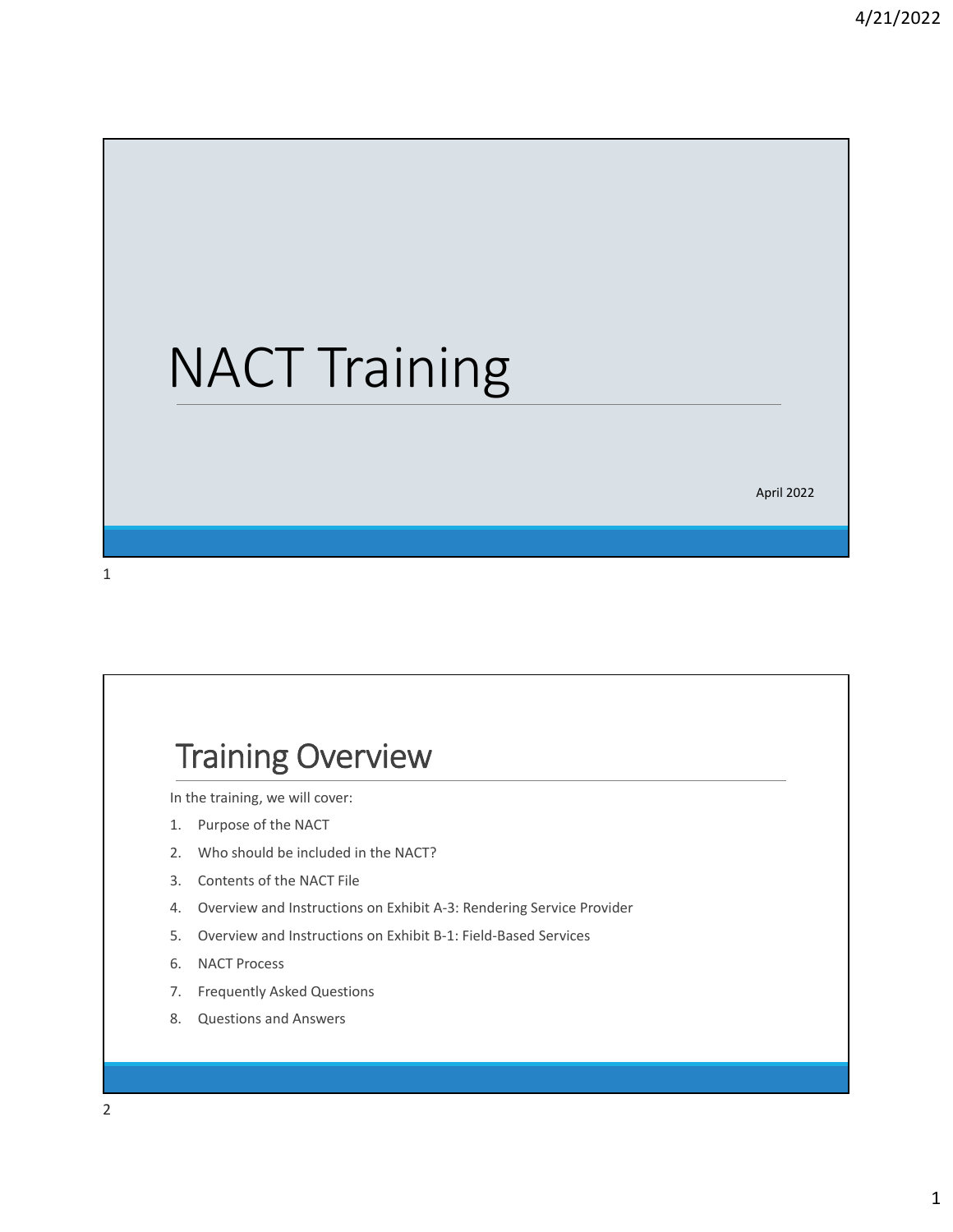

#### Who should be included in the NACT- Part 1 **Include the following staff:** • Outpatient direct providers of mental health services, targeted case management, crisis intervention, and medication support services. • Administrative staff and members of leadership can only be included **IF** they genuinely have capacity to serve clients on a regular and on‐going basis. **DO NOT include the following staff:** • Do not include Administrative staff members that are needed to function 100% in their administrative role and can only pickup a client on an emergency basis. They should NOT be included since they do not have actual capacity to serve clients on a regular and on‐going basis. • Do not include providers that only provide Crisis Stabilization Services, Crisis Residential, Adult Residential, Psychiatric Health Facility Services, or Inpatient Psychiatric Hospital Services. • Do not include Substance Use Disorders Counselors unless they are actually providing outpatient mental health services.

• Do not include language interpreters.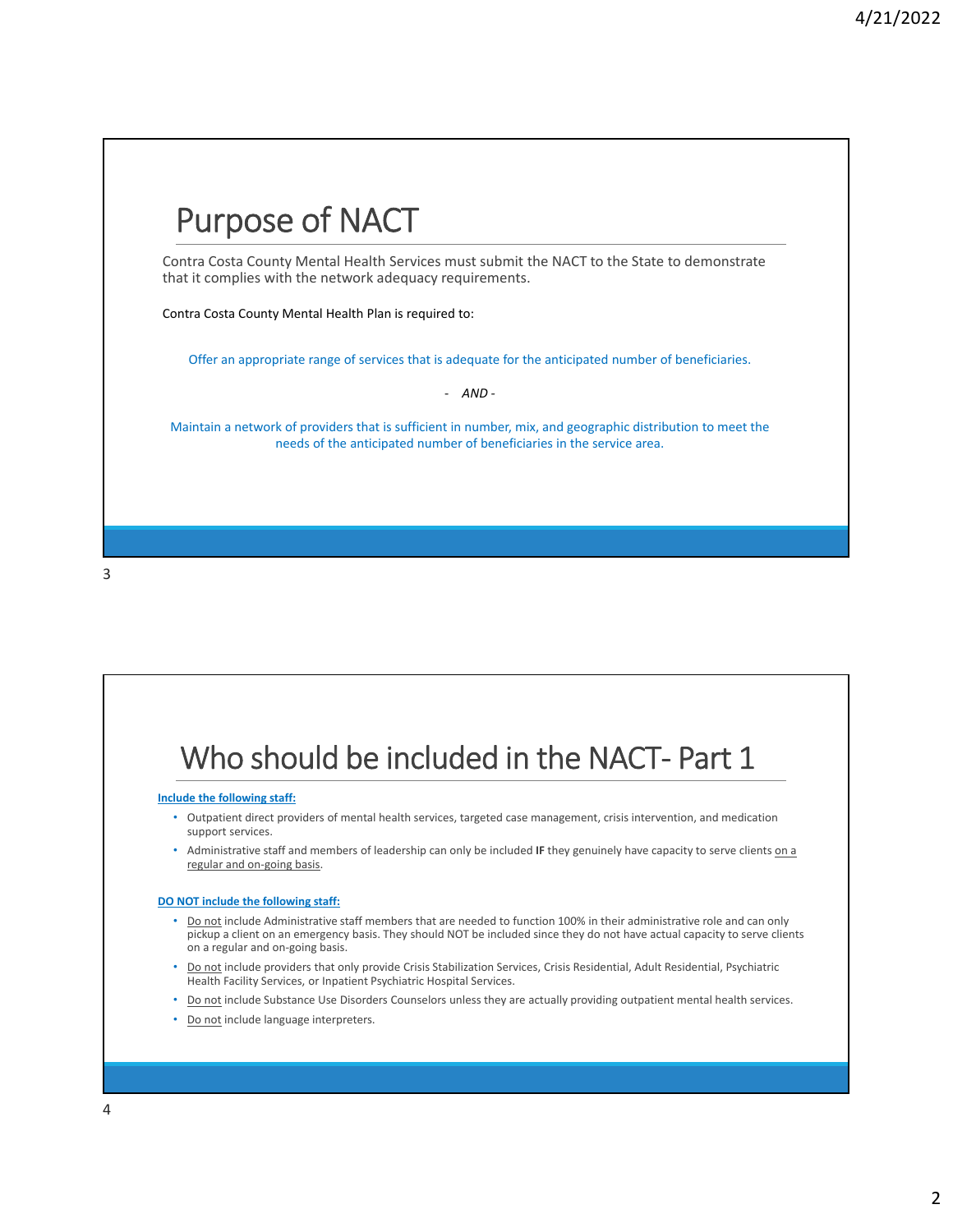### Who should be included in the NACT- Part 2

#### **New Providers:**

• Only include providers that have been credentialed. Do not include new providers that are not yet credentialed.

#### **Termed Providers:**

• Terminated providers should be included in the NACT if they provided services during the month. Please include a "TERM" and the termination date after their name. These providers will be further reviewed by Provider Services staff and removed before final submission.

Please submit a Provider Termination Worksheet for all terminated providers at the time of departure from your program.

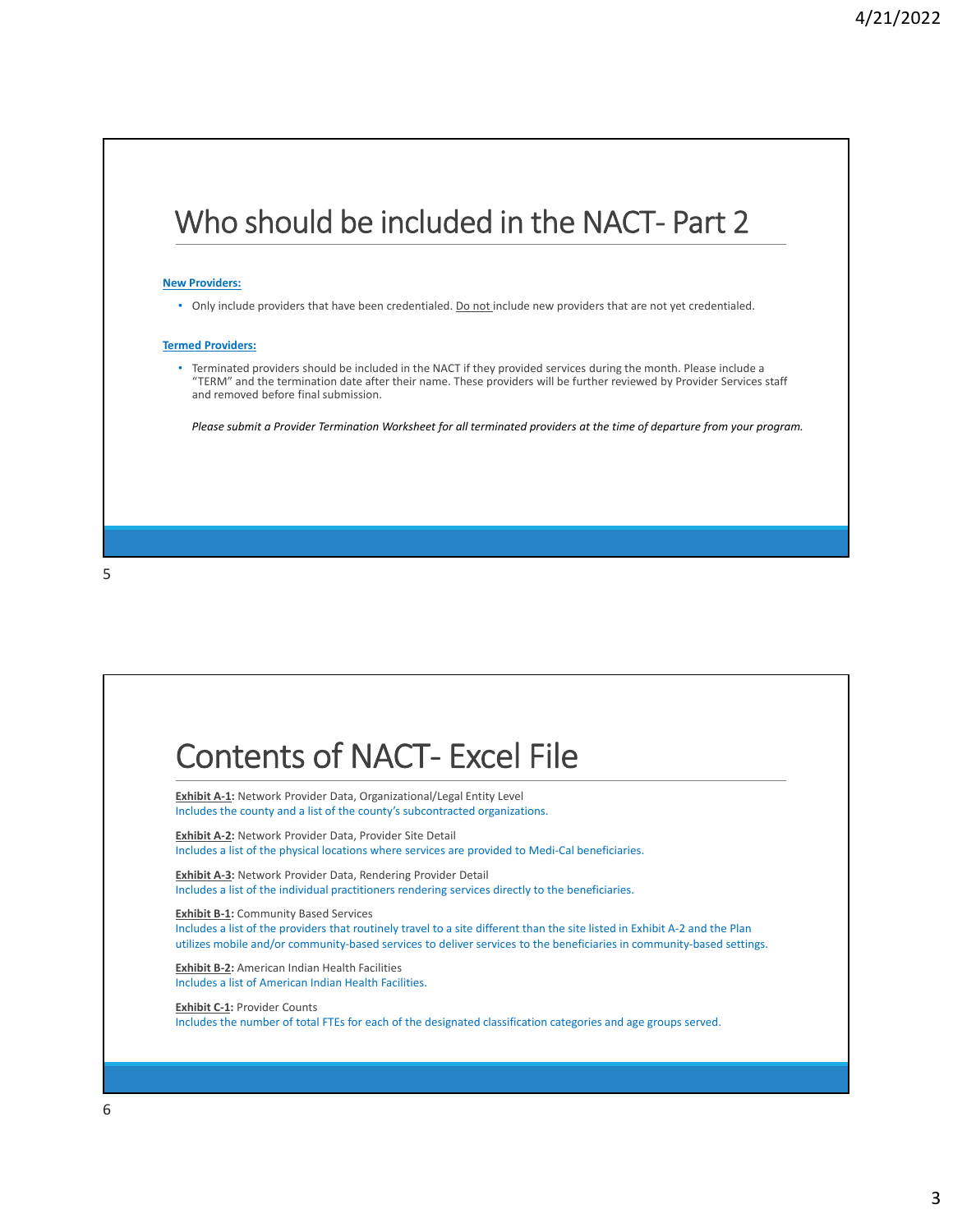### Contents of NACT‐ Additional Content

#### **Quarterly:**

- 1. An overview map of the service area delineating boundaries and zip codes.
- 2. An overview map of all beneficiaries receiving services in the county.
- 3. Geographic access map displaying providers with radius.
- 4. Geographic access map combining service area, provider and enrollees with radius.

#### **Annually**

- 1. Provider subcontracts.
- 2. Grievances and appeals.
- 3. Provider directory.
- 4. Beneficiary satisfaction survey results.
- 5. Several policies and procedures.

7

## Exhibit A‐3

#### RENDERING SERVICE PROVIDERS

INCLUDES A LIST OF THE INDIVIDUAL PRACTITIONERS RENDERING SERVICES DIRECTLY TO THE BENEFICIARIES.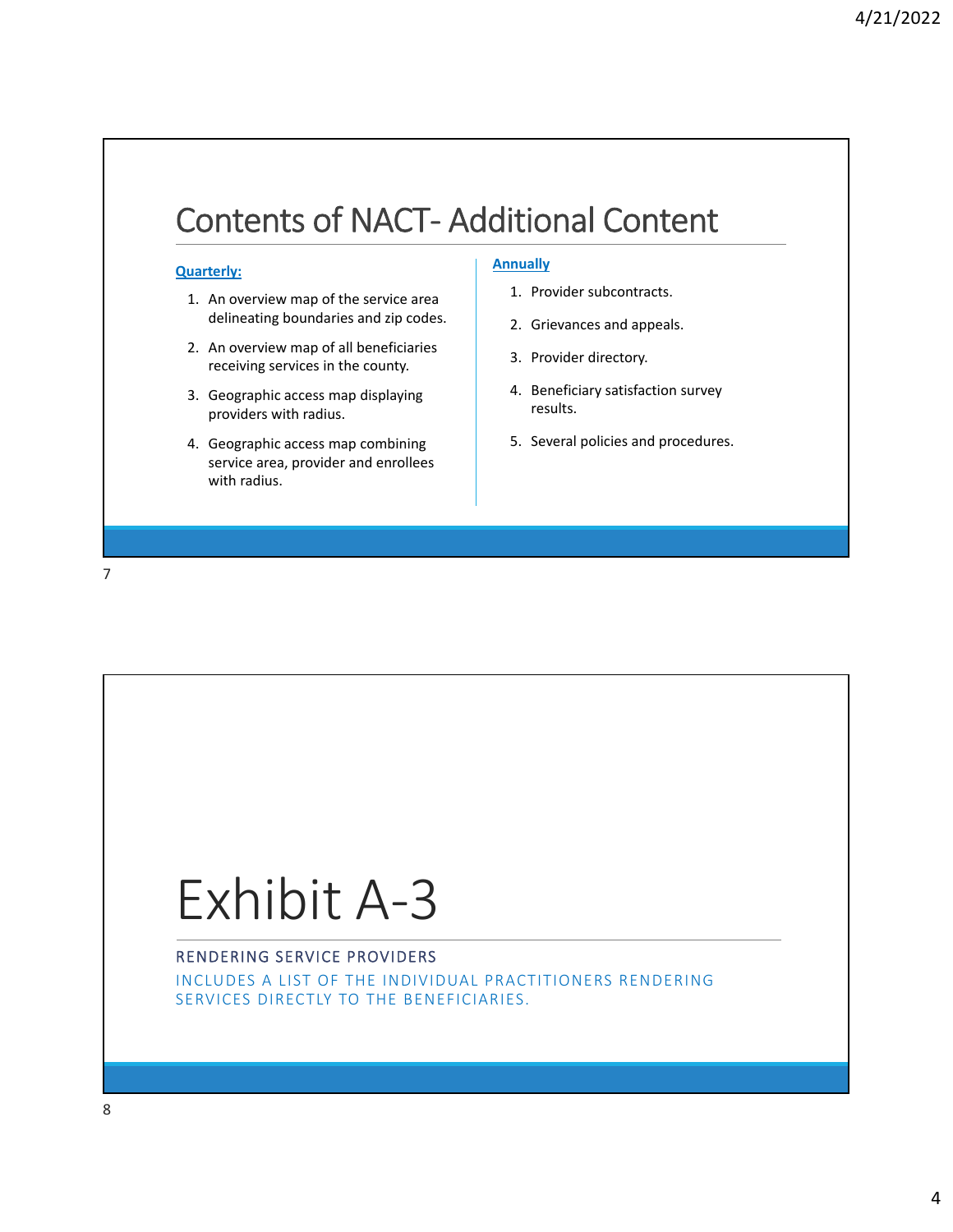### Exhibit A‐3: Columns B & C

#### **Column B & C: Provider's Last Name & First Name**

> Enter the provider's legal last name and first name

#### **New Providers:**

- ‐ Add "New MM/DD" to indicate new providers and their start date.
- ‐ Do not include providers that are not yet credentialed.

#### **Termed Providers:**

- ‐ Add "Termed MM/DD" to indicate terminated providers and their term date.
- ‐ Reminder: Please submit a Provider Termination Worksheet for all terminated providers.

*The provider name should match the name used for credentialing.*

*Please do not abbreviate the name or use nicknames.*

| R                                     | C<br><b>Provider's</b><br><b>First Name</b> |  |  |
|---------------------------------------|---------------------------------------------|--|--|
| <b>Provider's</b><br><b>Last Name</b> |                                             |  |  |
| Smith                                 | Joe                                         |  |  |
| Smith                                 | Joe                                         |  |  |
| Hernandez                             | Maria                                       |  |  |
| <b>Hernandez</b>                      | Maria                                       |  |  |

Exhibit A‐3: Columns D ‐ F

#### **Column D: NPI Number‐ Type 1**

- > Enter the provider's individual NPI number
	- *This is the provider's individual NPI number. This number will be unique for each provider.*

#### **Column E: NPI Number‐ Type 2**

- > Enter the site's NPI number
	- *This is the site's NPI number.*
	- *This number will be repeated for each provider offering services at the designated site.*

#### **Column F: DEA Number**

> If applicable, enter the provider's DEA number

|            | F                                   |                   |  |
|------------|-------------------------------------|-------------------|--|
| Type 1     | NPI Number - NPI Number -<br>Type 2 | <b>DEA Number</b> |  |
| 1871970335 | 1003955600                          |                   |  |
| 1871970335 | 1003955600                          |                   |  |
| 1780174052 | 1003955600                          | A12345            |  |
| 1780174052 | 1003955600                          | A12345            |  |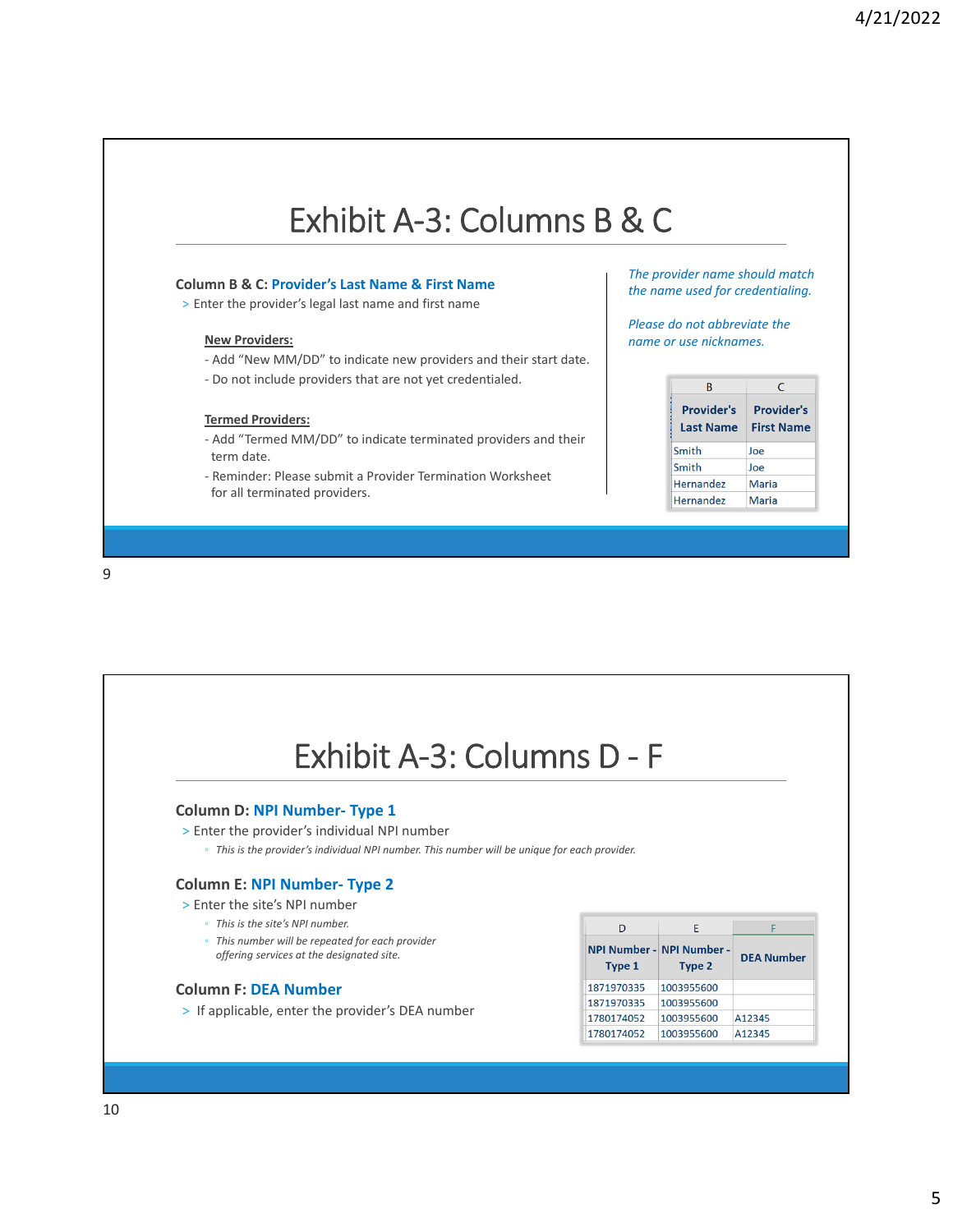### Exhibit A‐3: Columns G ‐ M

#### **Column G & H: Contract Effective Date & Contract Expiration Date**

> Enter the effective date range for your programs contract with Contra Costa County.

- *The Contract period will be the same for all providers in your NACT file.*
	- *Contract Dates are typically as follows:*
	- *‐ County Programs‐ enter the dates of the MHP's contract with DHCS.*
	- CBOs- enter the date range of your contract with the MHP.<br>- Network Providers- enter the date range of your contract with the MHP.

#### **Columns I – M: Address, Suite, City, State, and Zip Code** > Enter the full address of the site.

| G<br>H<br><b>Contract</b><br><b>Contract</b><br><b>Effective Date</b><br><b>Expiration Date</b> | <b>Address</b> | <b>Suite</b>       | K<br><b>City</b> | <b>State</b> | M<br><b>Zip Code</b> |          |
|-------------------------------------------------------------------------------------------------|----------------|--------------------|------------------|--------------|----------------------|----------|
|                                                                                                 |                |                    |                  |              |                      | 7/1/2018 |
| 7/1/2018                                                                                        | 6/30/2019      | 1234 Lone Tree Way |                  | Antioch      | CA                   | 94509    |
| 7/1/2018                                                                                        | 6/30/2019      | 2400 Bisso Lane    | D <sub>1</sub>   | Concord      | CA                   | 94520    |
| 7/1/2018                                                                                        | 6/30/2019      | 2425 Diamond Blvd. | 123              | Concord      | CA                   | 94520    |

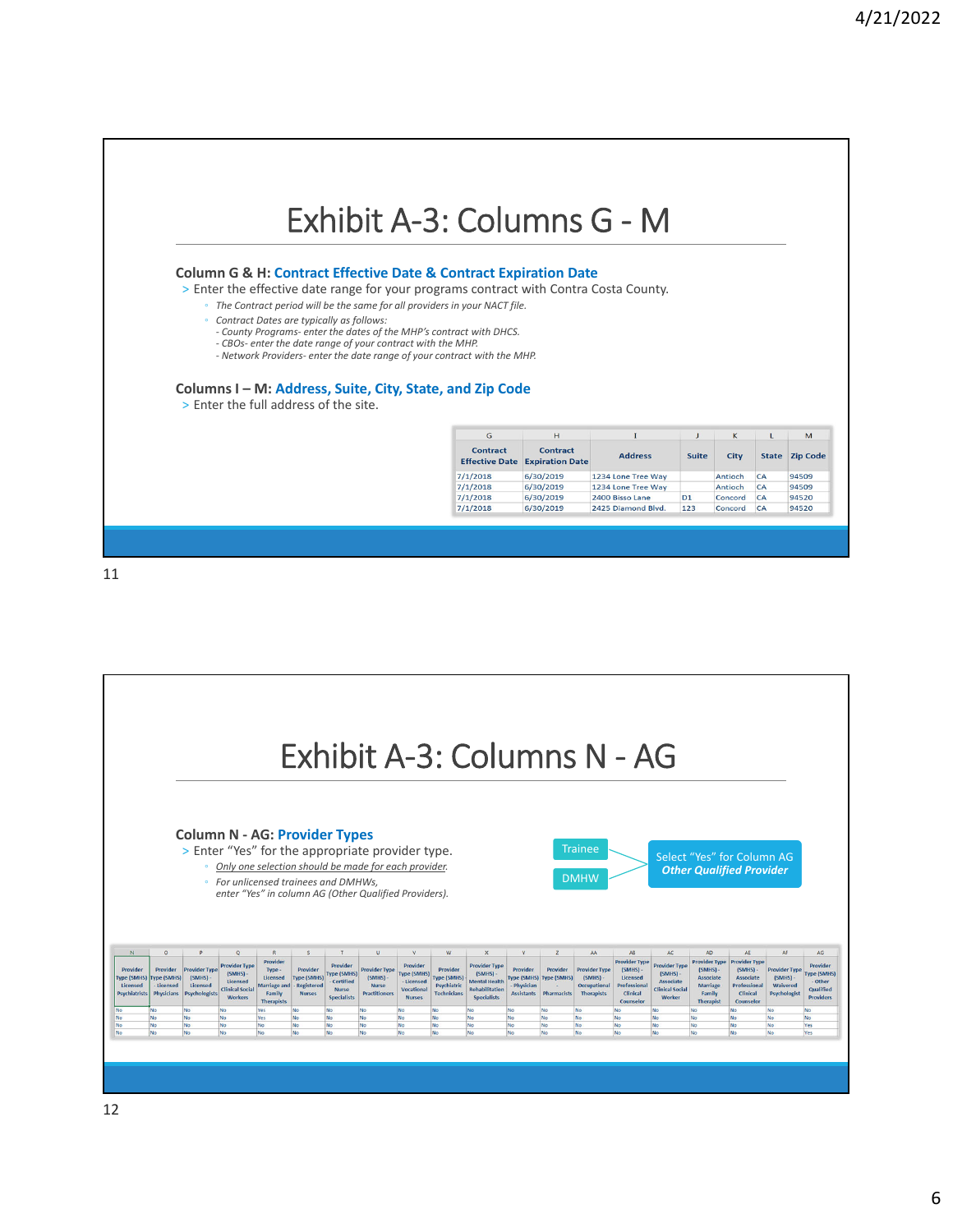

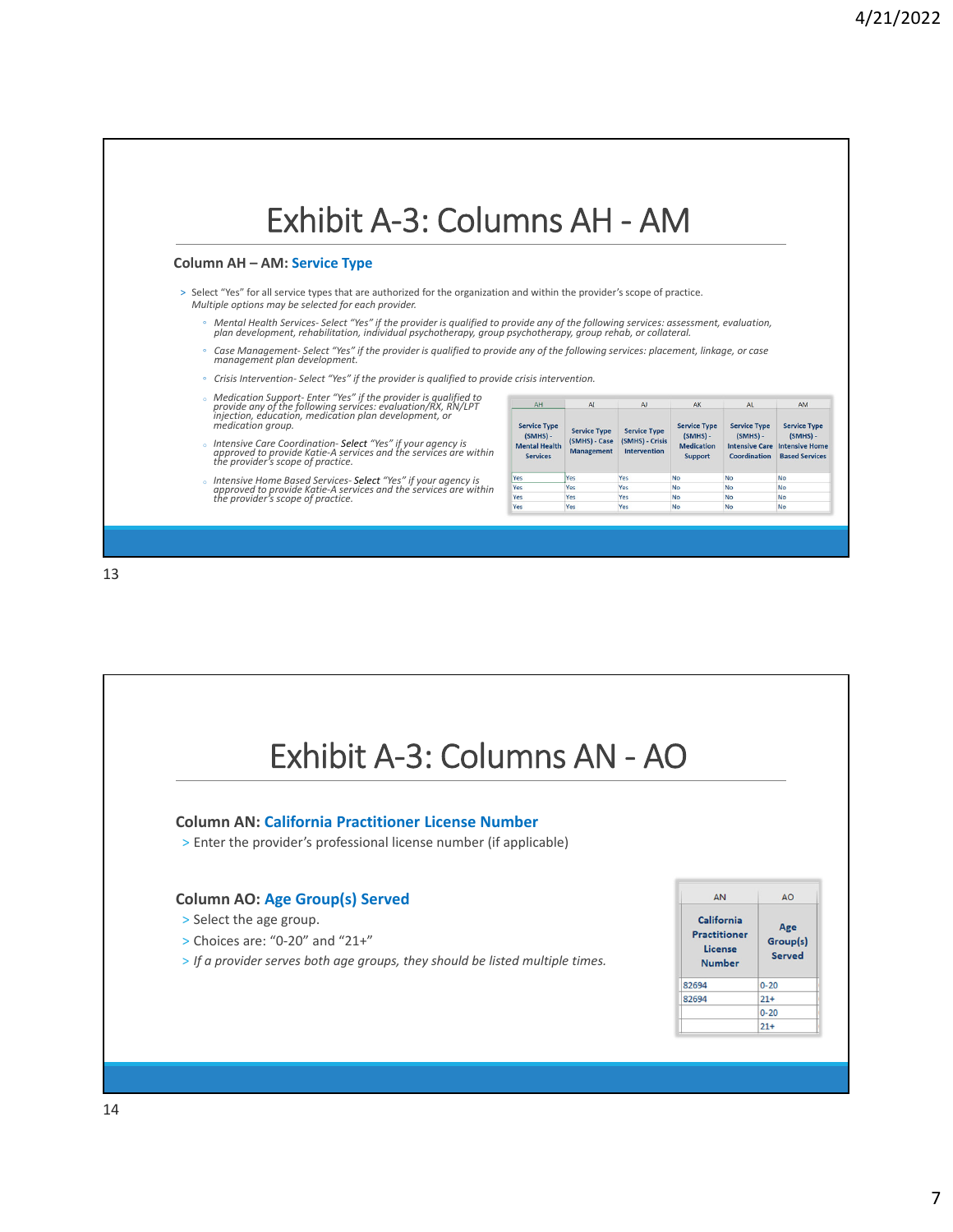### Exhibit A‐3: Column AP‐ Part 1

#### **Column AP: Full‐Time Equivalent**

The FTE should accurately reflect the amount of time the individual can actually be available to directly provide the following outpatient services to a beneficiary:

- Mental Health Services (including Intensive Home Based Services)
- Targeted Case Management (including Intensive Care Coordination)
- Crisis Intervention
- TBS
- Medication Support Services

FTE is dedicated time available to serve the Medi-Cal beneficiaries (including assessment, plan development, treatment, documentation, chart review, etc). Do not include percent of time providing Crisis Stabilization Services, Crisis Residential, Adult Residential, Psychiatric Health Facility Services, or Inpatient Psychiatric Hospital Services.

For Administrative Staff, do not include percent of time spent on administrative functions. For example, if a Program Manager is needed for administrative functions 90% of the time, they can only be included in the NACT at a maximum of 10% FTE.



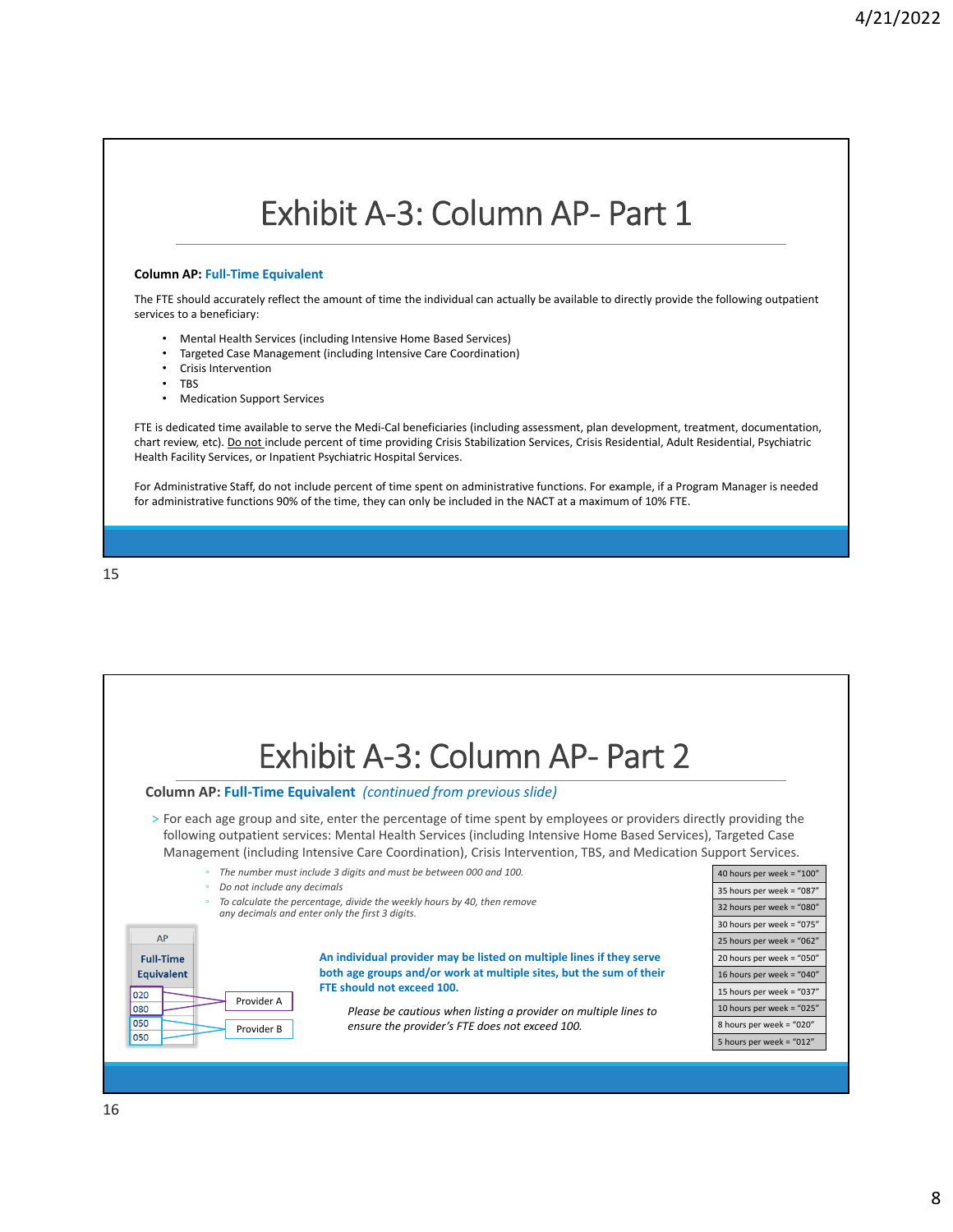

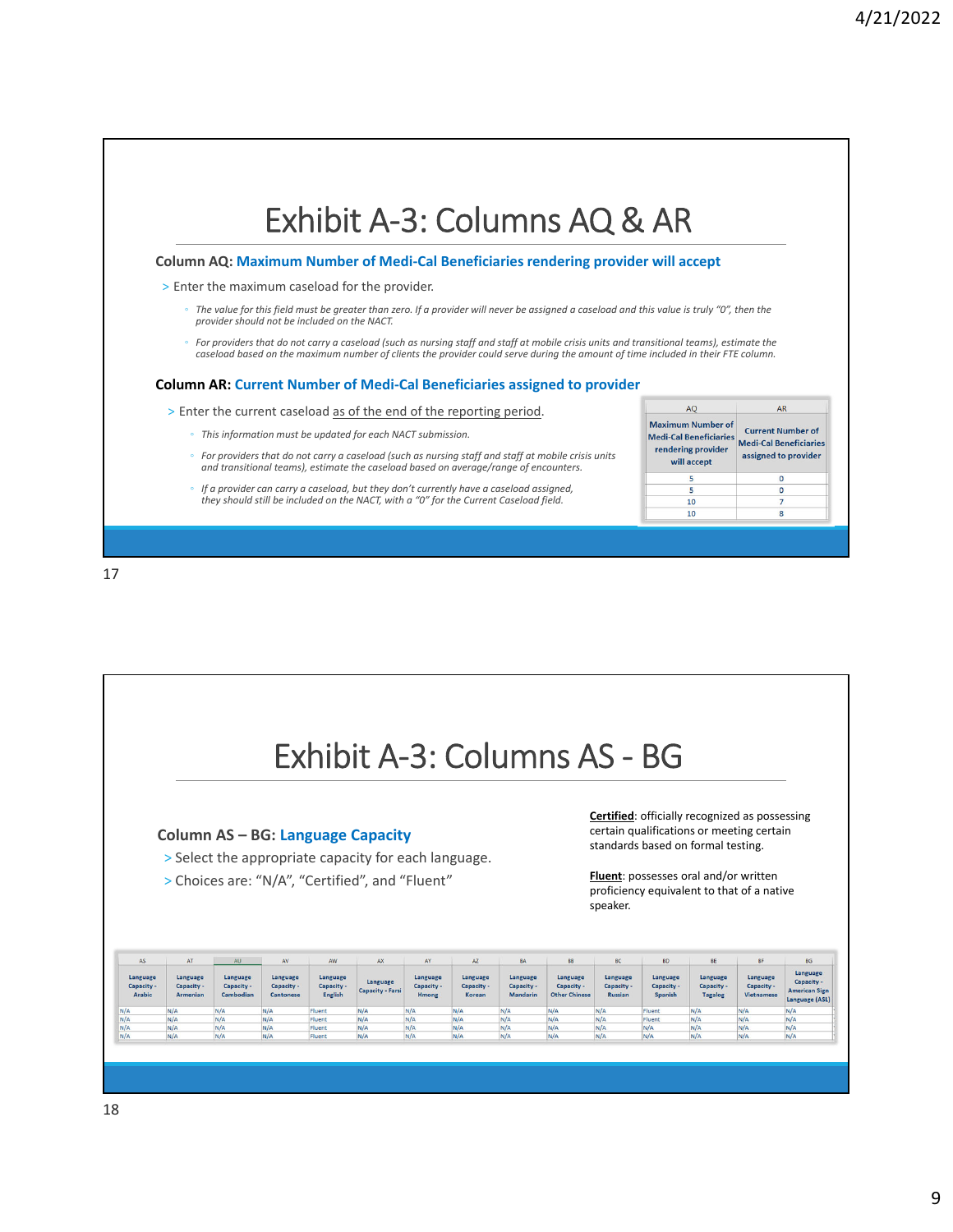

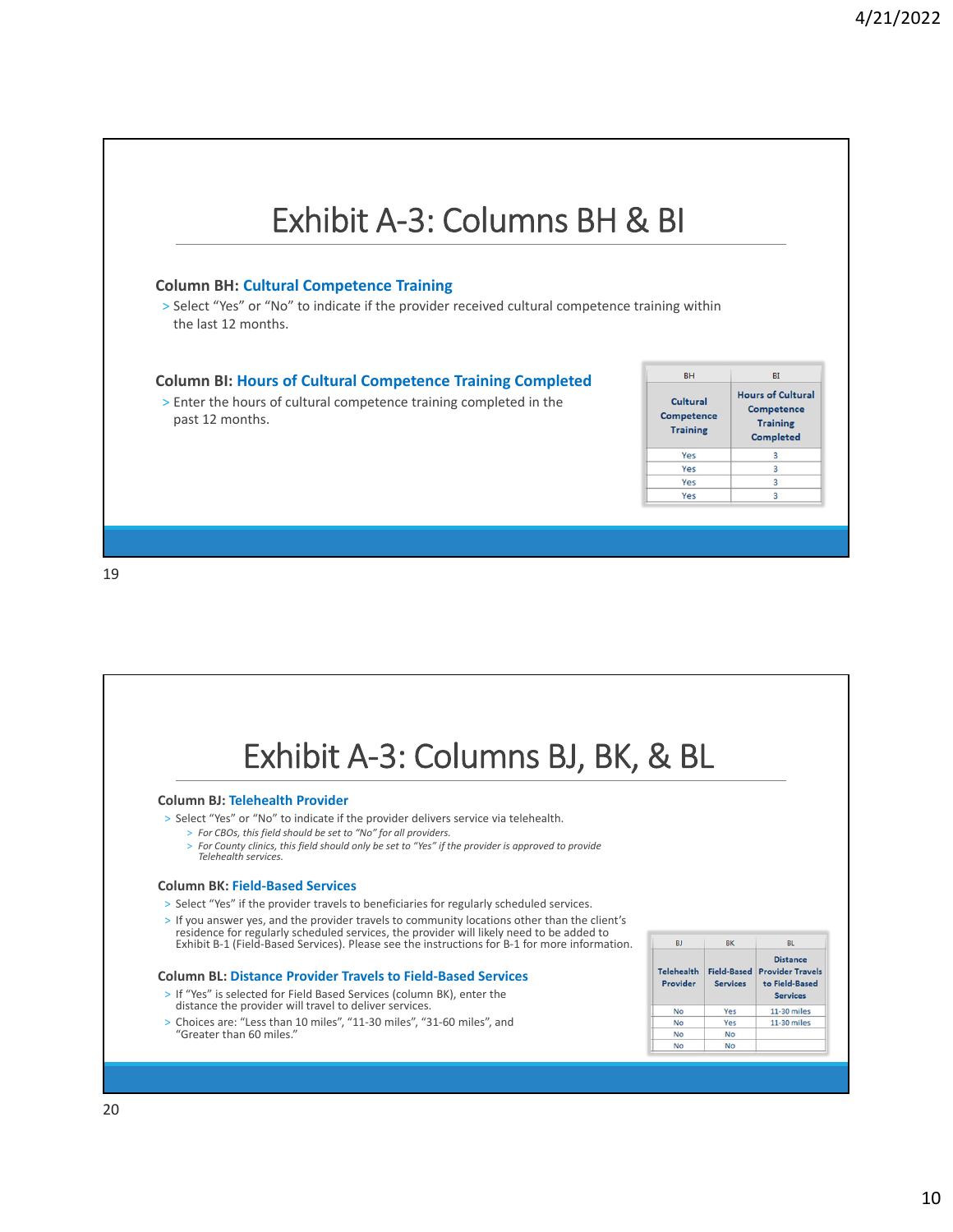## Exhibit B‐1

FIELD‐ BASED SERVICES

INCLUDES A LIST OF THE PROVIDERS THAT ROUTINELY TRAVEL TO A SITE DIFFERENT THAN THE SITE<br>LISTED IN EXHIBIT A-2 AND THE PLAN UTILIZES MOBILE AND/OR COMMUNITY-BASED SERVICES TO<br>DELIVER SERVICES TO THE BENEFICIARIES IN COMMUN

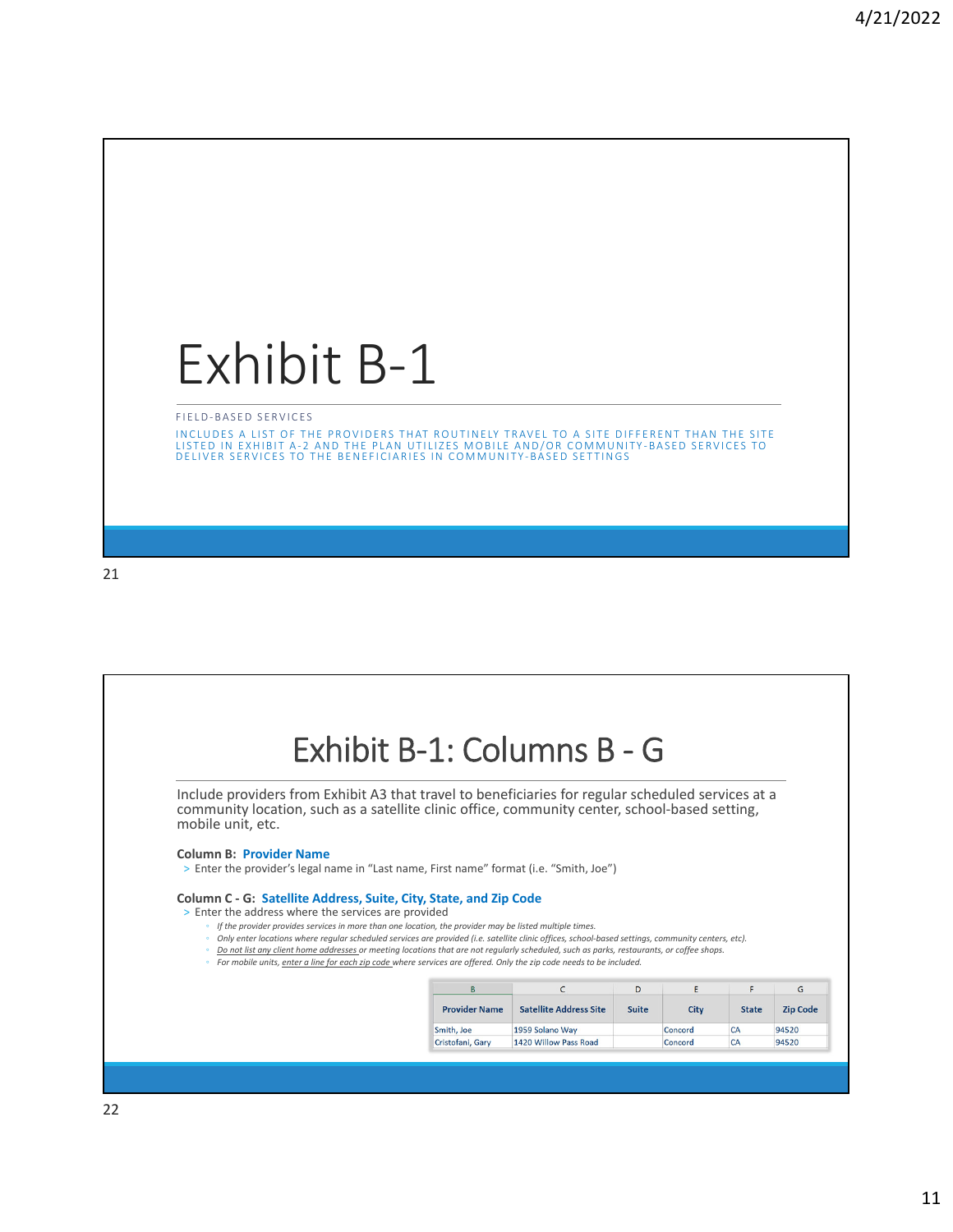

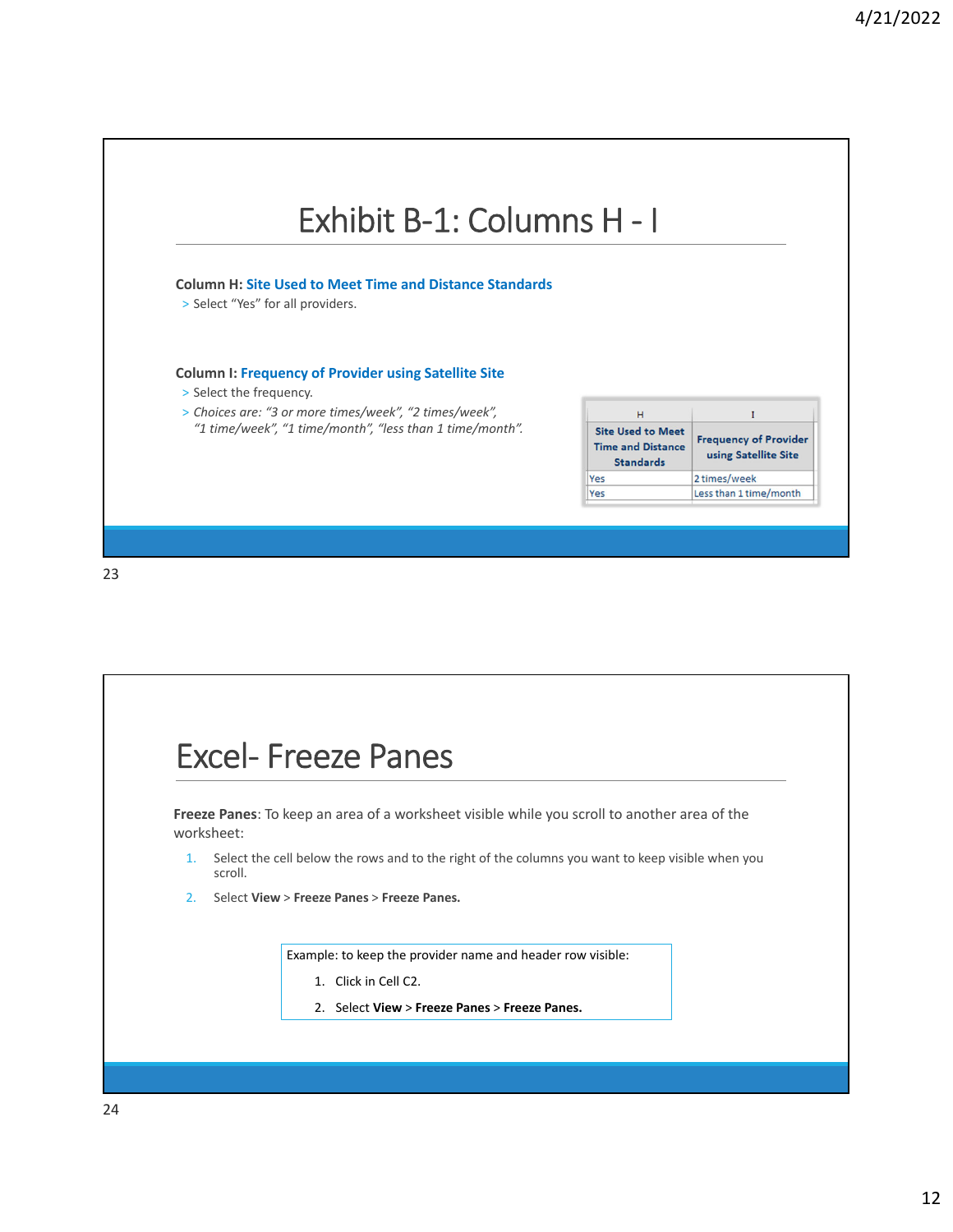### Additional Information

Please use the spreadsheet we send you as a starting point. *Do not use files you have saved from previous submissions.*

Please highlight fields you have changed.

### The NACT Process

Due to the vast nature of data required for the NACT, various units in Mental Health work together to compile the report. Each unit has one or more sections they are responsible for.

Provider Services compiles the data for sections:

- A‐2: Provider Site Detail
- A‐3: Rendering Service Provider Detail
- B‐1: Field‐Based Services
- C‐1: Provider Counts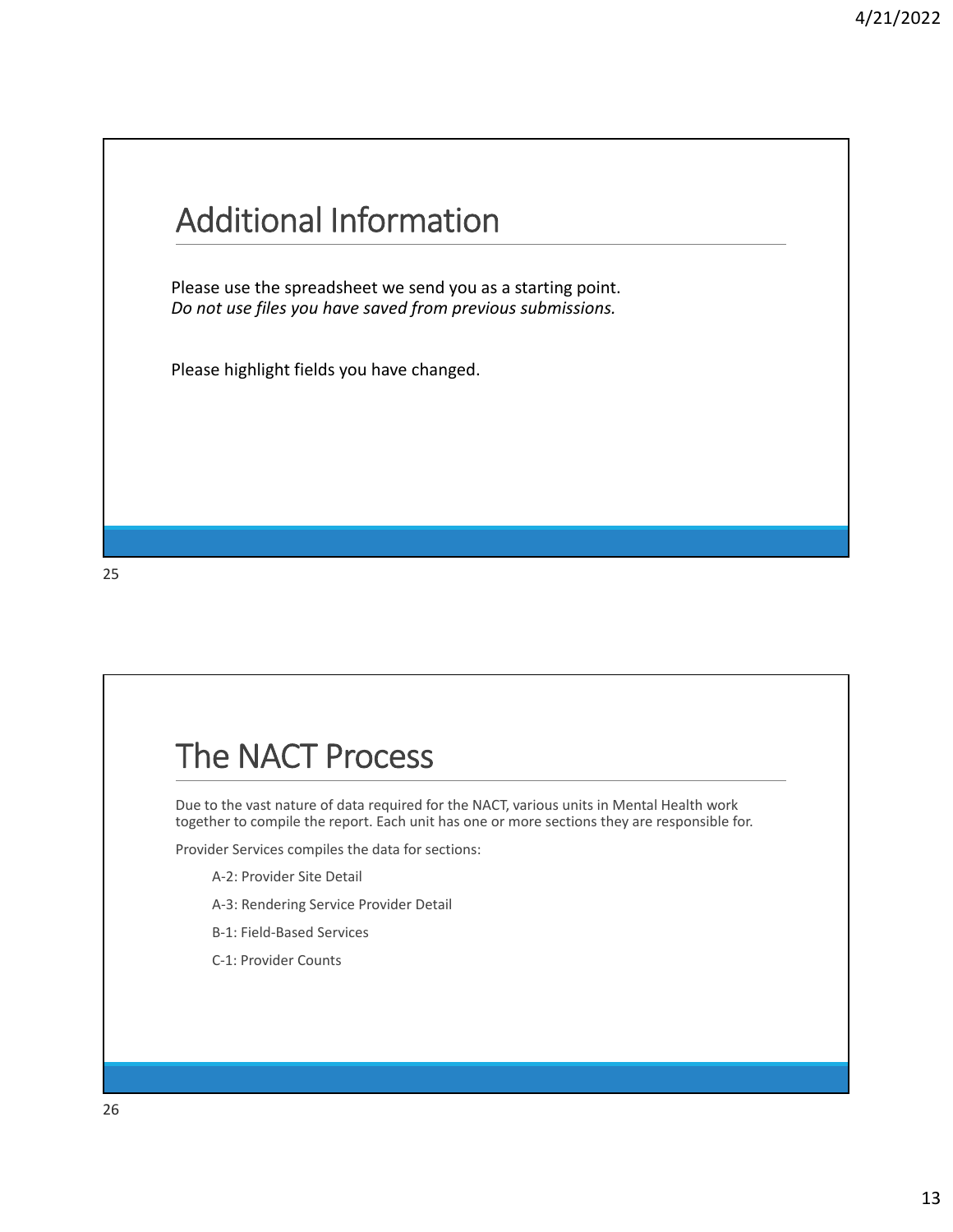

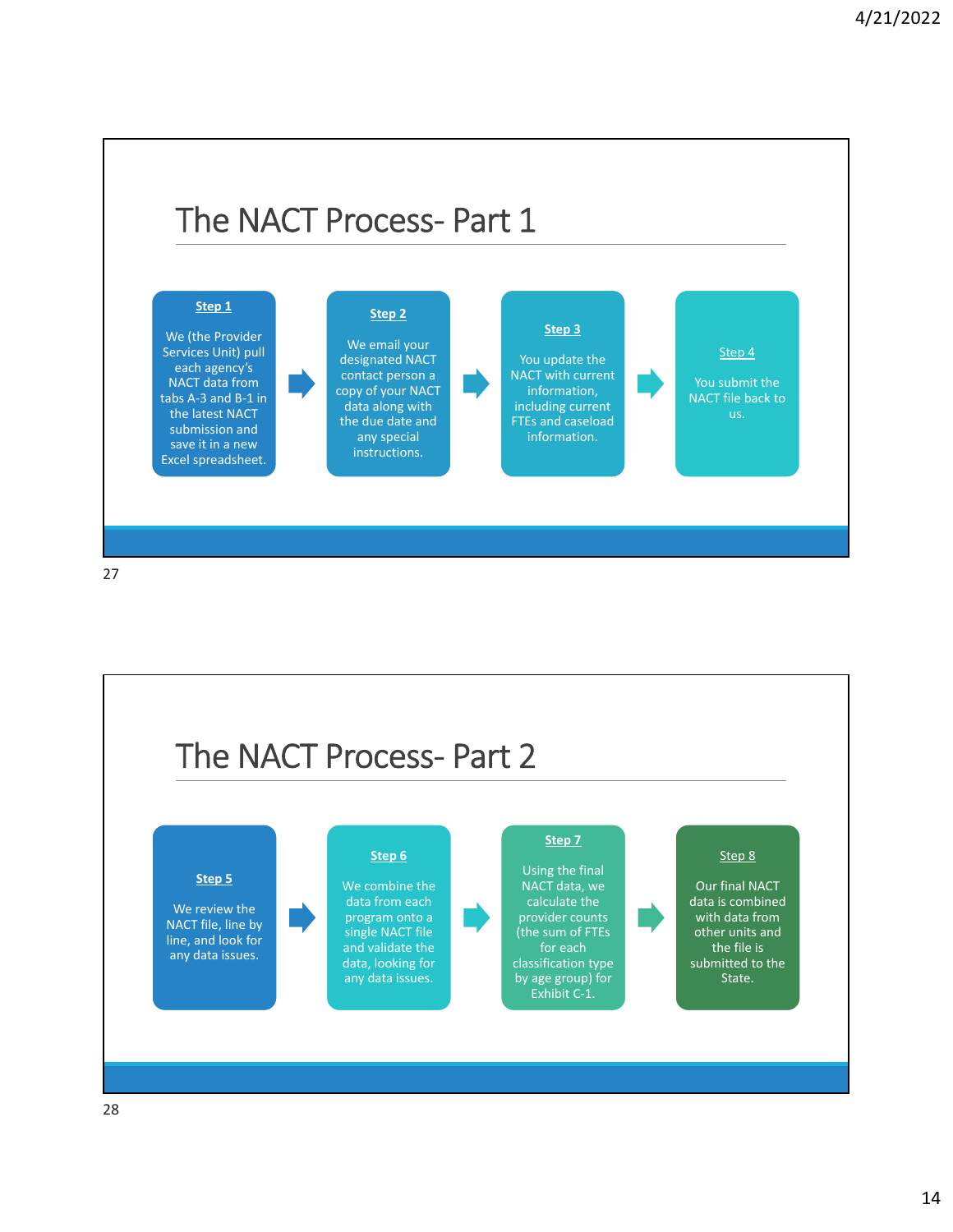

**We haven't had any staff changes in our program. Can I just send a copy of my previous NACT file?**

> No. It is likely that there is a change in a provider's current caseload or some other field within the NACT file. We ask that you review the contents and make any necessary updates.

**I have a new staff person that just started working at my program last month. Should they be included on the NACT?**

> It depends. Were they available to provide services during the NACT reporting period? Has their credentialing been approved? If the answer to both questions is "Yes", then he/she should be included in the NACT. If the answer to either question is "No", he/she should not be included in the NACT.